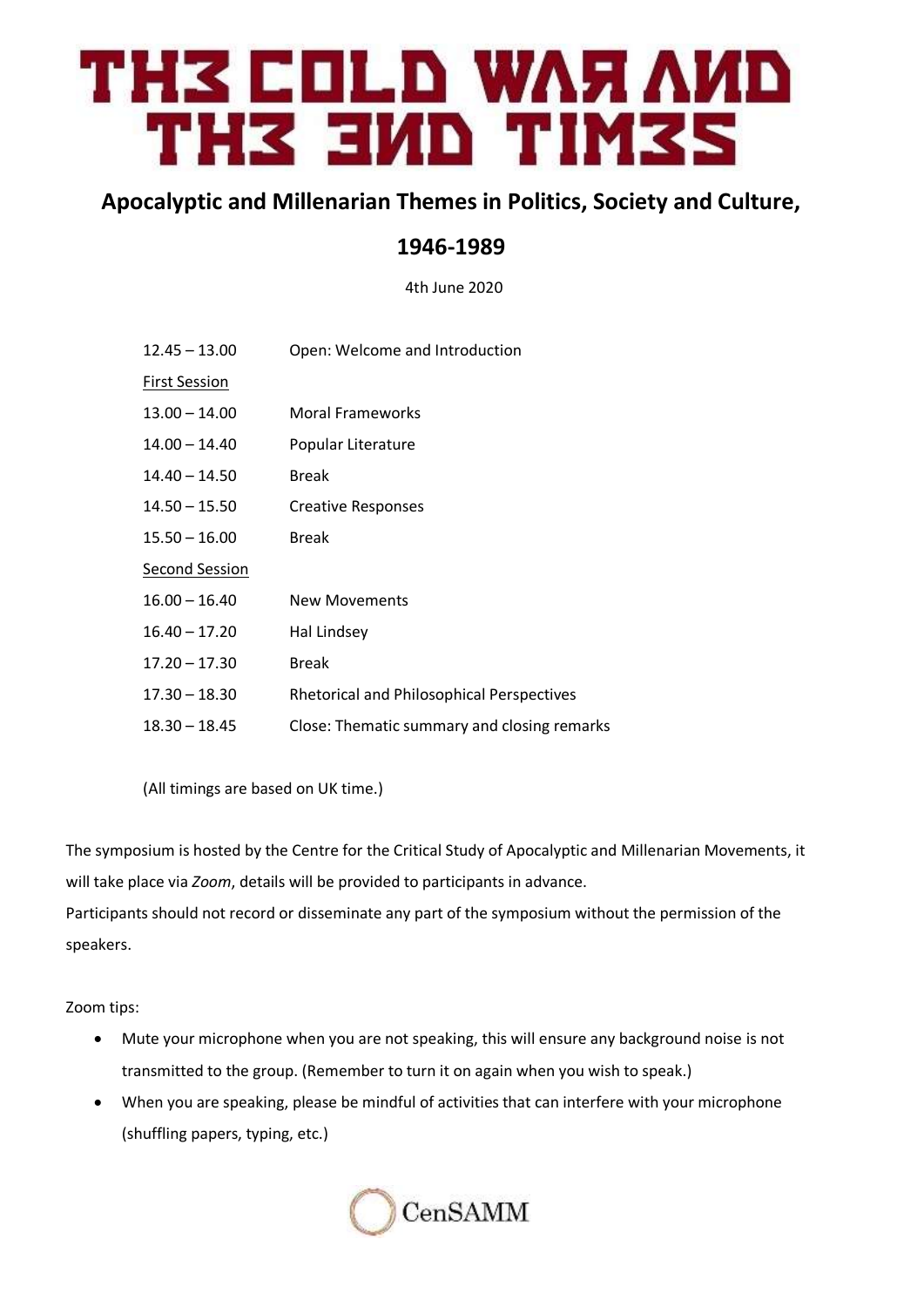# **Programme**

| $12.45 -$<br>13.00   | James Crossley<br>Alastair Lockhart | Welcome<br>Thematic Introduction: A Religious Response the Atom Bombs of 1945                                                  |  |
|----------------------|-------------------------------------|--------------------------------------------------------------------------------------------------------------------------------|--|
|                      |                                     | <b>FIRST SESSION (13.00-16.00)</b>                                                                                             |  |
|                      | <b>Moral Frameworks</b>             |                                                                                                                                |  |
| $13.00 -$<br>14.00   | <b>Michell Bentley</b>              | Apocalyptic Intent: Morality, Biological Warfare, and Strategic Rhetoric                                                       |  |
|                      | László Hubbes                       | Mimetic Rivalry, Mimetic Anxieties in the Apocalyptic Menace of the Cold War                                                   |  |
|                      | Jonathan Lewis                      | Jewish Responses to Nuclear Weapons                                                                                            |  |
|                      | <b>Popular Literature</b>           |                                                                                                                                |  |
| $14.00 -$<br>14.40   | Elena Gapova                        | Imagining Nuclear Winters in Late Socialism: Ales' Adamovich and Svetlana<br>Alexievich's Warnings of the 'End of Times"       |  |
|                      | <b>Kay Simpson</b>                  | From Precaution to Prophecy: Fault Lines of Popular Science in The Jupiter<br>Effect                                           |  |
| $14.40 -$<br>14.50   | <b>BREAK</b>                        |                                                                                                                                |  |
|                      | <b>Creative Responses</b>           |                                                                                                                                |  |
| $14.50 -$<br>15.50   | Isaiah Bertagnolli                  | Radiant Eschatologies: Inheritance Project and the Christian Nuclear                                                           |  |
|                      | Matt Rosen                          | The Spiritual Thermostat: how Psycho-cybernetics Fought the War Inside                                                         |  |
|                      | Camelia Lenart                      | "Dancing with the Angels" Religion, Dance and Resistance in Romania during<br>the Cold War                                     |  |
| $15.50 -$<br>16.00   |                                     | <b>BREAK</b>                                                                                                                   |  |
| <b>New Movements</b> |                                     | <b>SECOND SESSION (16.00-19.00)</b>                                                                                            |  |
| $16.00 -$<br>16.40   | John Maiden                         | The Cold War and the origins of the charismatic renewal in Britain and the Old<br>Commonwealth world                           |  |
|                      | <b>Steven Sutcliffe</b>             | New Age Millenarianism: UFO Eschatology in the Cold War                                                                        |  |
| <b>Hal Lindsey</b>   |                                     |                                                                                                                                |  |
| $16.40 -$<br>17.20   | <b>Tom Fraatz</b>                   | An Apocalyptic Method of Biblical Interpretation: Hal Lindsey's Late Great<br><b>Planet Earth and its Ancient Predecessors</b> |  |
|                      | <b>Tristan Sturm</b>                | Hal Lindsey's Cold War Cartography: Towards a Theory of Anticipatory Arrows<br>and Apocalyptic Time                            |  |
| $17.20 -$<br>17.30   |                                     | <b>BREAK</b>                                                                                                                   |  |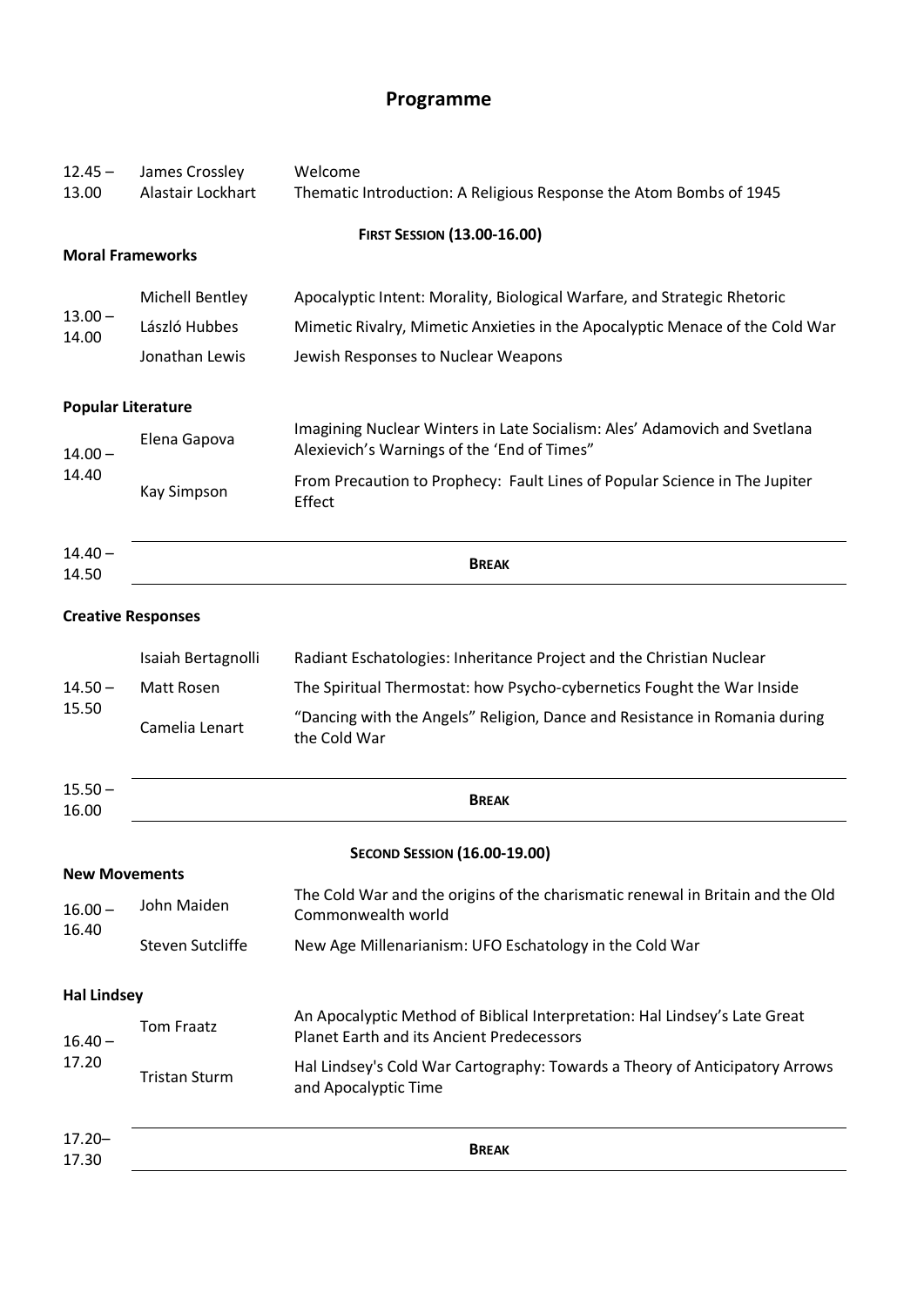## **Rhetorical and Philosophical Perspectives**

|                    | Andrea Chandler                     | An Ominous Rhythm of Crisis: Philosophical Underpinnings of Pierre Elliott<br>Trudeau's Peace Mission in 1984 |
|--------------------|-------------------------------------|---------------------------------------------------------------------------------------------------------------|
| $17.30 -$<br>18.30 | Abimbola Adelakun                   | "Lord, banish the dragon from the East!": COVID-19, 5G technology, and Cold<br>War by Other Means             |
|                    | Christina Petterson                 | The Ends of History                                                                                           |
| $18.30 -$<br>18.45 | James Crossley<br>Alastair Lockhart | Thematic Summary: Religious Responses to the Cold War<br>Closing remarks                                      |

## **Also registered to attend:**

| <b>Brad Carter</b>  | US Naval War College             |
|---------------------|----------------------------------|
| Lorenzo Ferrari     | University of Padova             |
| Michelle Fletcher   | Kings College London             |
| Deane Galbraith     | <b>Otago University</b>          |
| Irène Herrmann      | Geneva University                |
| Naomi Hilton        | Panacea Charitable Trust         |
| Darin Lenz          | <b>Fresno Pacific University</b> |
| John Lyons          | <b>Bristol University</b>        |
| <b>Ionut Moise</b>  | <b>Oxford University</b>         |
| <b>Robert Myles</b> | Murdoch University               |
| Andrew Pickering    | <b>Durham University</b>         |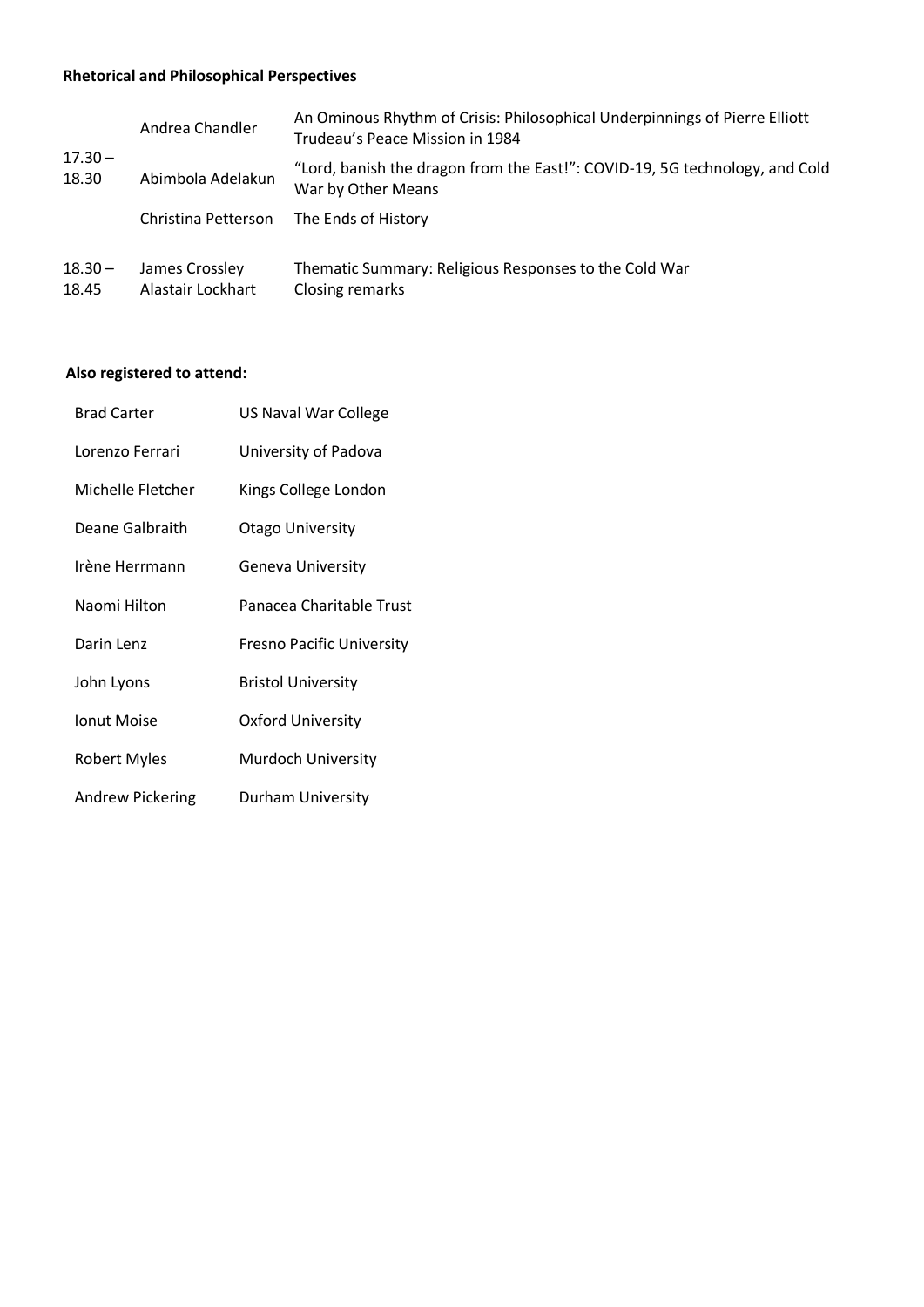## **Abstracts**

**Adelakun, Abimbola (University of Texas)**  **"Lord, banish the dragon from the East!": COVID-19, 5G technology, and Cold War by Other Means**

Around early March, after some countries in Africa began to record cases of the respiratory disease COVID-19 that had started in Wuhan, China, they proceeded to lockdown. This situation was so unprecedented in modern history that it led to conspiracy theories, fear-mongering, imaginations of apocalypticism, and intensive spiritual contests. In this presentation, I explore the re-enactment of the struggle for dominance that characterized the Cold War through the various narratives and prayers of spiritual warfare being espoused by the Nigerian churches to confront the pandemic. Christian religious rituals in this era of the pandemic have divided people into camps that support the "Christian" United States against "godless" China and other secularists. In the prayers led by pastors of megachurches, they have divined that COVID-19 was a satanic attack against the church, and the United States' Christian president, Donald Trump, who is committed to upholding the rights and privileges of Christian across the world. They have urged their congregation to pray against the "dragon from the East," a subtle reference to China through its national symbol, the dragon. Other pastors were far less sublime in their approach to attacking China. In using ideas of spiritual warfare as a framework for understanding the pandemic and also generate their modes of response to it, they grounded the reality of the spiritual contest in the competition between the USA and China for the breakthrough in developing the 5G technology. Their campaign against the 5G technology has been so strong and intense that lately, the Nigerian national assembly directed the federal government to suspend their activities in the deployment of 5G technology. This work is an ongoing project that examines what is at stake for Africa when the spiritual imagination, generated through prayers and ritual activities, affects public policy-making.

**Bentley, Michelle Apocalyptic Intent: Morality, Biological Warfare, and Strategic Rhetoric**

**(Royal Holloway)**

This paper explores the role of extreme destruction within apocalyptic Cold War rhetoric. While policymakers' rhetorical construction of the apocalypse has already been discussed more generally (not least in relation to nuclear warfare), this analysis takes that conversation a step further to consider what it means to use and discursively exploit the actual devastation inherent to 'the end of days' – and, more specifically, the perceived immorality of wishing to inflict such destruction on someone else. In particular, the paper demonstrates that specific reference to the physical annihilation of apocalyptic destruction was utilised as a strategic means to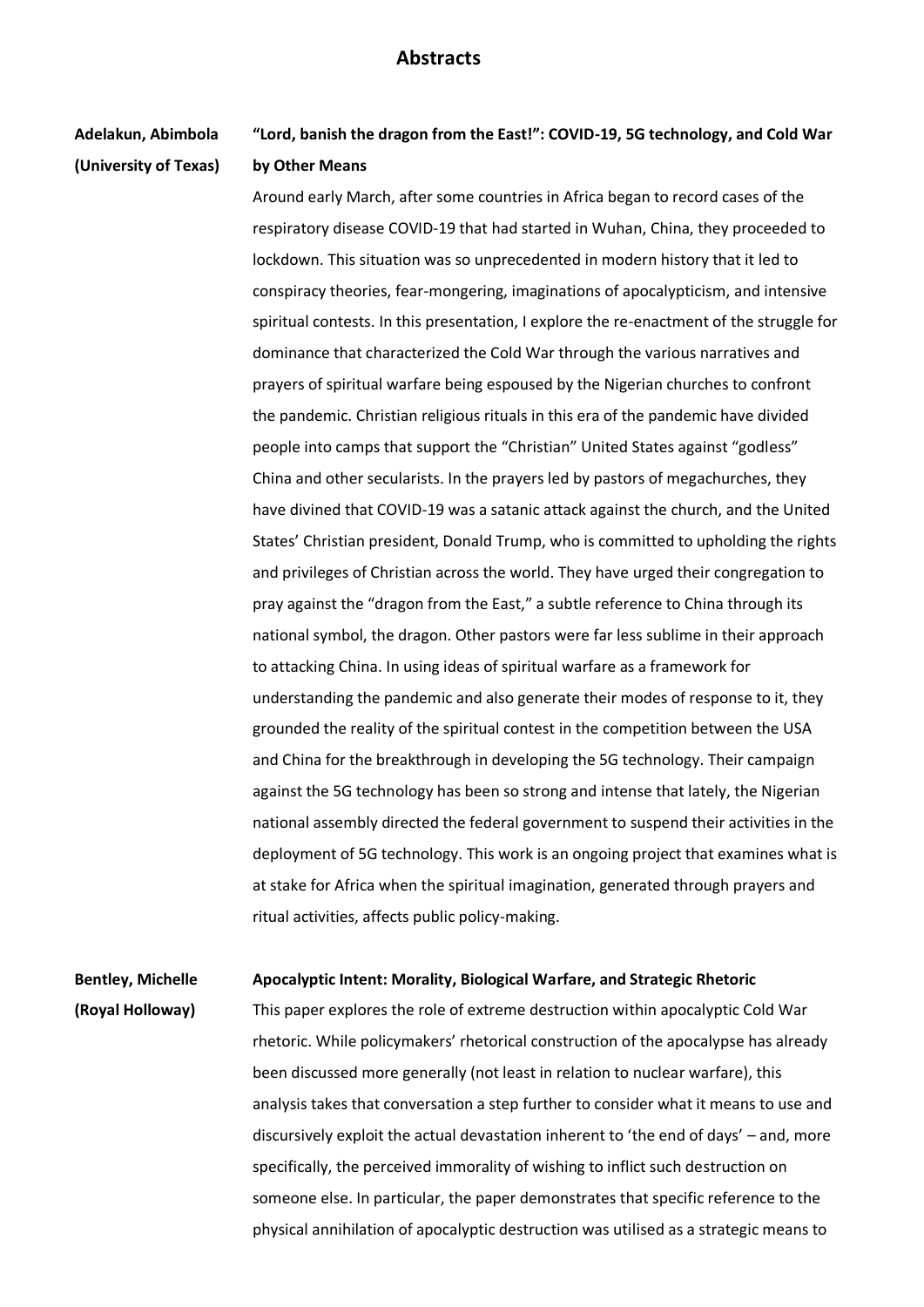denigrate the 'other' in the East/West divide. Actors attempted to rhetorically undermine the opposing side by implying that they intended – desired even – to cause extreme destruction and that this willingness is what marked them out as pariah, immoral, and ideologically perverse. Apocalyptic discourse was not simply an expression of 'fire and brimstone,' but a calculated rhetorical strategy and propaganda trick that relied upon perceptions of extreme destruction and the (sometimes Biblical) morality associated with this. The paper unpacks this issue by analysing the 1950-53 Communist allegations that the US employed biological weapons during the Korean War and the American response. This analysis demonstrates that both sides rhetorically exploited the apocalyptic destruction associated with germ warfare. In a case where there was no solid evidence of biological weapons use (or not), actors instead attacked each other on the basis of the immorality of their supposed actions – where the willingness to engage in, or make allegations of, physical apocalyptic destruction were at the heart of that rhetorical strategy. The paper connects this strategy to the biological weapons taboo and considers how the morality associated with certain types of extreme destruction shape the rhetorical appeal to more religious perceptions of the apocalypse.

#### **Bertagnolli, Isaiah Radiant Eschatologies: Inheritance Project and the Christian Nuclear**

## **(Pittsburgh University)**

Robert Oppenheimer cemented the link between Christianity and the nuclear by code-naming the first nuclear bomb test Trinity in 1945, a reference to a devotional sonnet by seventeenth century English poet John Donne. Such associations persisted throughout the Cold War, and by the 1980s the Reagan administration cast the prospect of nuclear war itself as the biblical Armageddon. Visual artists too have repeatedly turned to Christian iconography to interpret the invisible power of the atom. Such intersecting discourses and temporalities are reactivated in Inheritance Project (2016), a conceptual jewelry project by Helsinki-based contemporary artists Erich Berger and Mari Keto. Made from radioactive stones set in gold, these pieces remain unwearable and are stored in a concrete casket. This casket also includes objects and instructions for a crude and seemingly mystical ritual to measure radioactivity before it is passed to a new generation. I explore how the project draws not only on the traditions of emanant Christian jewelry, such as the reliquary pendant of St. Thomas Becket, but reiterates the millenarian strains of Cold War art. In 1979, for example, American artist James Accord produced reliquaries containing nuclear waste to respond to the Three Mile Island disaster of 1979. By looking to the intersections between Christian eschatology and the nuclear age, I suggest that Berger and Keto's work registers the continued resonance of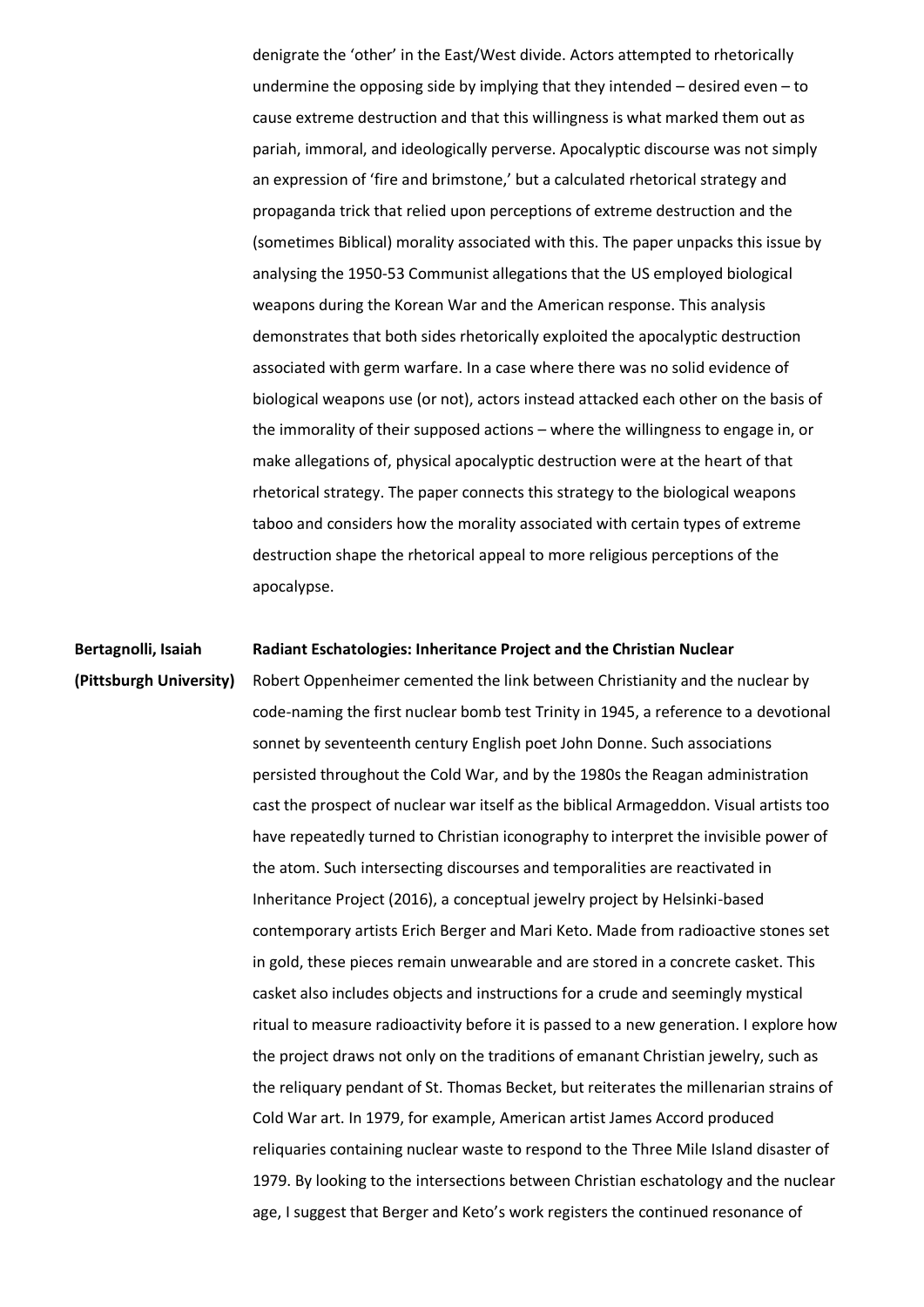such ideas in the face of the existential threat of climate change, itself still entangled in the flawed promise of nuclear power. Inheritance Project anticipates a future plunged into the past, and asks its viewers to prophesy what objects will survive the end of the world.

#### **Chandler, Andrea (Carleton University, An Ominous Rhythm of Crisis: Philosophical Underpinnings of Pierre Elliott Trudeau's Peace Mission in 1984**

**Ottowa)**

In one of his last major actions as Canadian Prime Minister, Pierre Elliott Trudeau completed a tour of select global capitals (his "peace initiative"). In winter 1984, Trudeau travelled behind the Iron Curtain to visit Prague, East Berlin, Bucharest and Moscow. At the time, Trudeau's visit was widely dismissed in the West as a whim of a leader enjoying a last hurrah. Yet it is time to re-evaluate Trudeau's peace mission, in light of recent historiography that has examined the contribution of nonsuperpower nations to the end of the Cold War. Two themes will be explored. First, I will discuss the discourse that Trudeau used to frame his peace initiative; the phrase 'an ominous rhythm of crisis' is a quotation from a major speech that Trudeau gave in advance of the peace initiative. To quote Trudeau more fully: "There is today an ominous rhythm of crisis. Not just an arms crisis. It is a crisis of confidence in ourselves, a crisis of faith in others. How can we change that ominous rhythm?" Trudeau was known to be an intellectual prime minister with a philosophical bent, and his public remarks called for leaders to exercise agency and reason against the Cold War's mechanistic dynamic of amassing force. When he toasted Erich Honecker in East Berlin a few months later, he quoted Immanuel Kant. The second theme relates to the East German response to Trudeau's initiative. Evidence from German archives suggests that Honecker and his fellow leaders received Trudeau's olive branch warmly, and they welcomed the effort to find common ground among leaders. Quoting Kant was symbolically important, because it was a Western leader quoting a German philosopher on German soil. While it is difficult to identify any concrete outcomes of the visit, Trudeau's attempt to de-ideologize the Cold War may have helped to soften the rigid stereotypes with which GDR leaders regarded 'capitalist' nations.

### **Fraatz, Tom (St Lawrence University, NY) An Apocalyptic Method of Biblical Interpretation: Hal Lindsey's Late Great Planet Earth and its Ancient Predecessors** 2020 marks the fiftieth anniversary of Hal Lindsey's Late Great Planet Earth, a tour

de force of apocalyptic biblical interpretation. Prophecies of devastation and destruction, Lindsey argued, would soon be fulfilled in a battle between the United States and its allies and the Soviet Union, Arab nations, and China. The book was a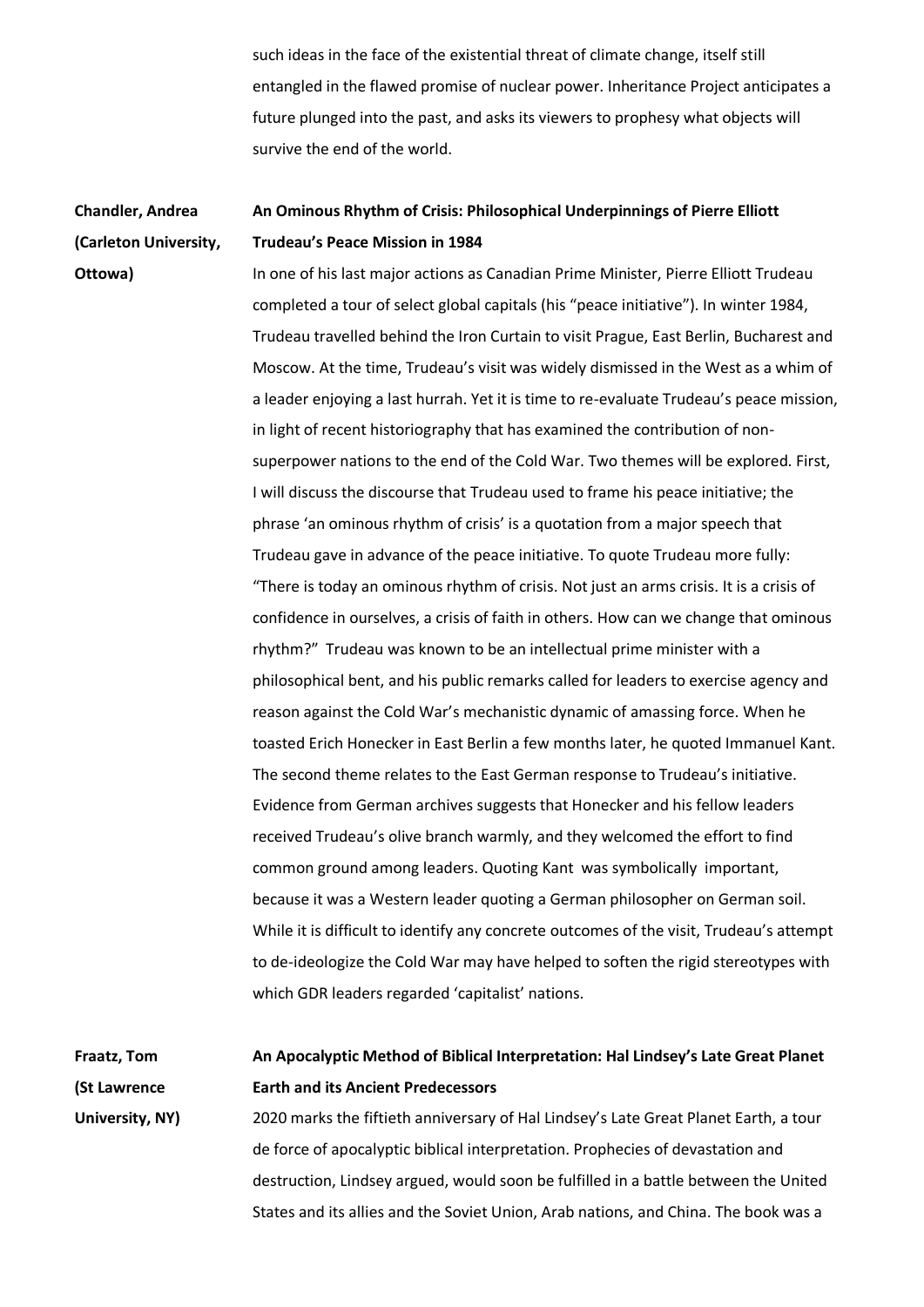massive hit, selling tens of millions of copies to Christians, skeptics, and American presidents. Biblical scholars are quick, rightly, to differentiate between our critical readings of Scripture and those of Lindsey and other twentieth-century apocalyptic doomsayers. Yet Lindsey had predecessors: ancient Jewish and Christian apocalypticists authorized their visions by reinterpreting the prophecies of the past for the imminent end times. Daniel interprets Jeremiah's prophecy of the sixthcentury BCE destruction of Jerusalem with regard to second-century BCE Seleucid domination. The Pesher Habakkuk , found among the Dead Sea Scrolls, makes explicit that God told the prophets of old what to write, but only now granted the wisdom to interpret the "mystery" of the prophets' visions to his elect. The book of Revelation reuses the fulfilled prophecies of Babylonian and Seleucid downfall as proof that its prophecy of Rome's desolation will also be fulfilled. In this paper, I explore the roots of Lindsey's apocalyptic method of interpreting scripture. By adopting familiar exegetical patterns, Lindsey crafted a message that resonated with a biblically literate audience and sounded "biblical" to secular readers. Lindsey's vision - a Cold War that America would lose, an Antichrist-led European Economic Community, and Israel's destruction - heralded Reagan's depictions of the USSR as an "Evil Empire." An apocalyptic method of interpreting scripture, whether in early Judaism and Christianity or The Late Great Planet Earth , gives rhetorical power to the novel messages of apocalyptic writers. But, unlike his predecessors, Lindsey counted a nuclear-armed American president as one of his readers.

#### **Gapova, Elena (Western Michigan) Imagining Nuclear Winters in Late Socialism: Ales' Adamovich and Svetlana Alexievich's Warnings of the 'End of Times"**

This presentation explores apocalyptic themes in the fiction and non-fiction writings of two outstanding figures of late Soviet culture, Ales' Adamovich and Nobel prize winner Svetlana Alexievich. Both, in their works, pursued visions of nuclear winter and the end of all life resulting either from nuclear conflict (Adamovich) or nuclear disaster such as Chernobyl (Alexievich). Hailing from Belarus, both preferred writing in Russian and were promoted by the establishment as representatives of 'national' (i.e. minority) culture; during perestroika, they achieved the status of public figures who contributed to shaping liberal discourse throughout the Soviet Union. One reason is that with restrictions on the freedom of speech since the times of the Russian Empire, literature had been an established way to discuss the issues of morality and meaning of life and to 'speak truth to power'. Their trajectory as writers and thinkers began with WWII-themed books, with Alexievich writing (in the 1980s) about Soviet women in combat and Adamovich (who was a partisan as a teenager) in the 1970s, interviewing survivors of Belarusian incinerated villages. As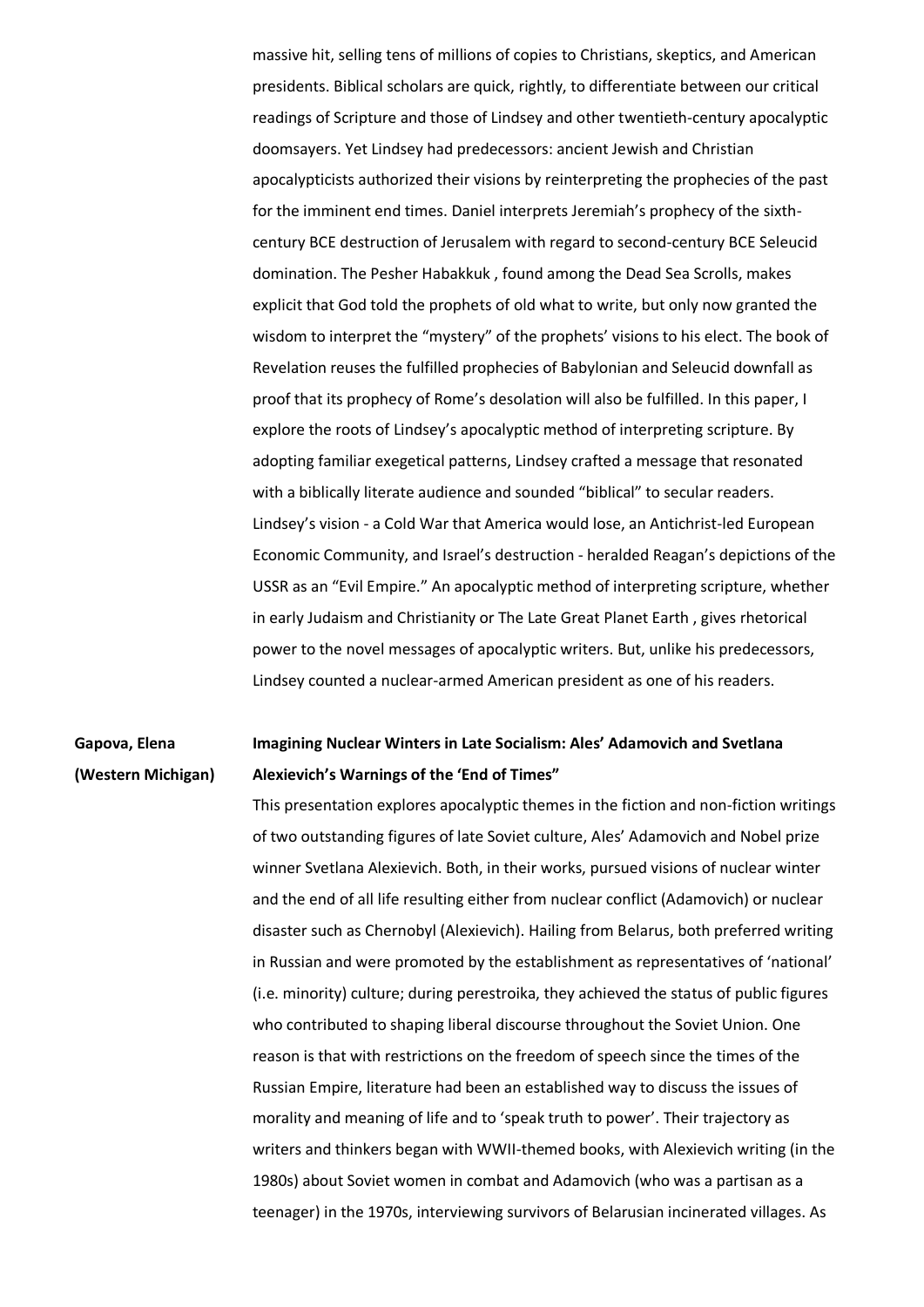the arms race heated up with the development of cruise missiles and the discourse of nuclear threat aggravated on both sides of the Atlantic, Adamovich penned essays and fiction on the tragic outcomes of man-made nuclear conflict, becoming pessimistic of current 'civilizational model'. At the same time, Alexievich was galvanized by the Chernobyl catastrophe, which she presented in her Voices from Chernobyl (conceived right after the accident, but published later) as resulting not only from the technological, but also social problems rooted in the 'evil nature' of Soviet society and threatening life itself. As a social critic, she drew on 'technological apocalypse' to voice a critique of socialism.

**Hubbes, László (Sapientia Hungarian University of Transylvania) Mimetic Rivalry, Mimetic Anxieties in the Apocalyptic Menace of the Cold War** In the wake of the bombing of Hiroshima and Nagasaki, and the rise of the two rivaling atomic superpowers (with several others to follow them), fears of a global nuclear catastrophe that would lead to the eradication of human civilization became widespread both in the Western world and in the Eastern Communist bloc during the second half of the past century. The contrasting ideological principles of the United States and the Soviet Union turned swiftly into a power competition of economic and military nature, what could be called in Girardian terms as mimetic rivalry. (Girard 2010 [2007]) As we know from Girard, mimetic rivalry generally leads to violence, and the superpowers threatening continually each other with their growing nuclear arsenals for long decades was menacing exactly with the outbreak of an uncontrollable violence that would eventually consume the entire world – whether involved or not. While the mutual threat of nuclear attack assured a certain (however frail) balance throughout the Cold War, fears of an imminent nuclear apocalypse slowly penetrated not only the rivaling sides but global culture in general. Just as the fear of undifferentiation going hand in hand with mimetic rivalry, also the fear of total annihilation (caused by the nuclear doom) spread as contagion. In this paper I wish to argue that the mimetic rivalry of the Cold War caused for the first time in history a generalized mimetic anxiety. This mimetic anxiety over the self-annihilation of humanity, although originating from secular apocalyptic fears translated into countless discourses and creations of popular culture, sometimes linking also with transcendent, religious millennialism, as well as contributing to the construction of the post-apocalyptic imaginary.

**Lenart, Camelia (State University of New York) "Dancing with the Angels" Religion, Dance and Resistance in Romania during the Cold War** In the Eastern European countries controlled by Kremlin, the Cold War's relationship between the governments and religion was neither simple, nor linear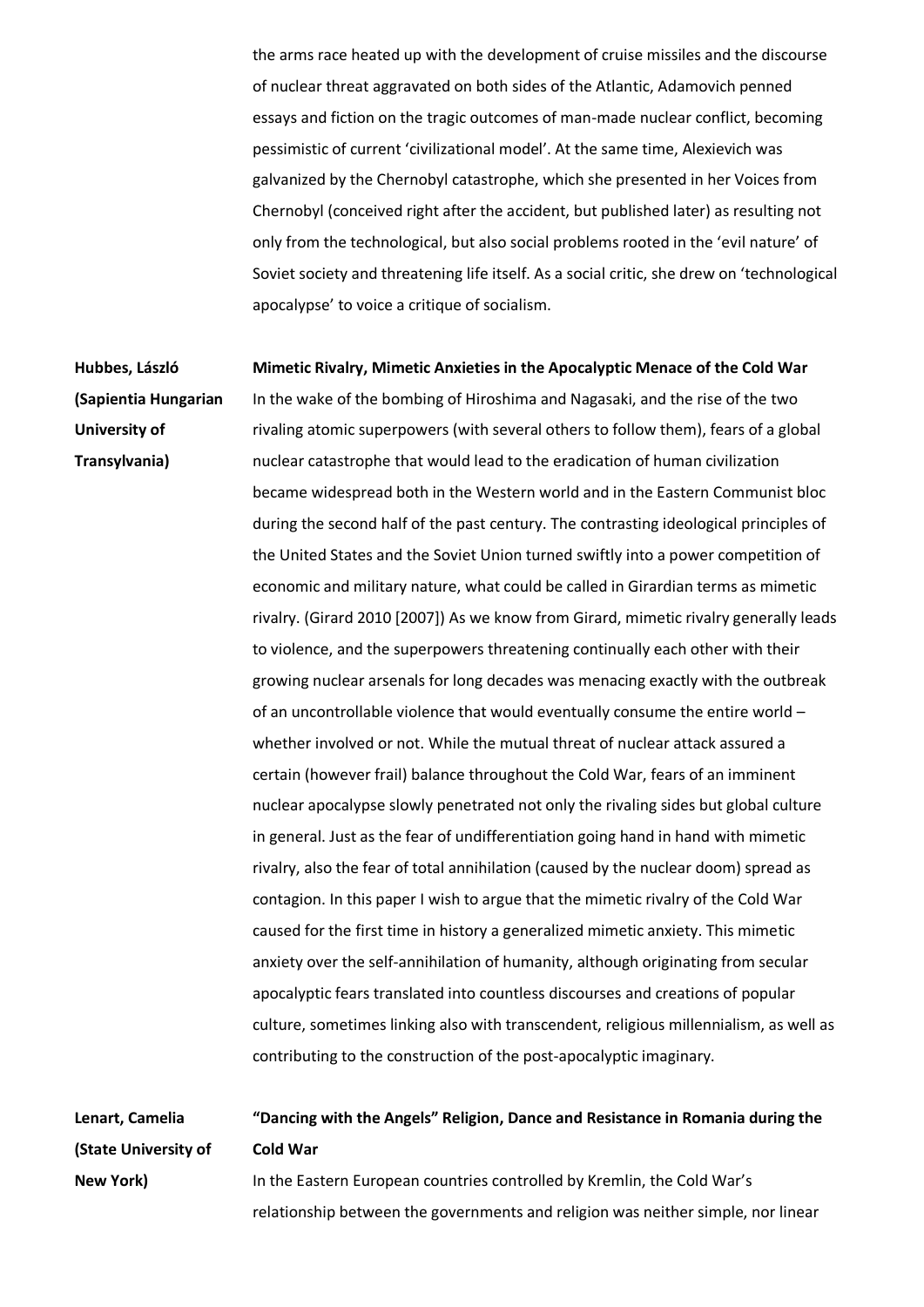and peaceful. The oppression and control from the communist rulers met the resistance and opposition of the different religious congregations existing in this multiethnic and historically unique socio-political and cultural space. The present paper offers new perspectives on the little investigated topic of religious resistance through art during communism, with a special emphasis on Romania. The situation in the country known as "an island of Latinity in a Slavic sea" was most interesting: while its Orthodox Church enjoyed a significant amount of freedom, and its patriarchs were visible political figures, there were times when the clash between the imposed atheism and the religious practice and tradition resulted in traumatic religious persecutions. Thus, monasteries were closed, churches destroyed, while clergy and prominent religious intellectuals were imprisoned. Most importantly, the paper analyzes the role of art, as a silent, yet original and powerful tool used by the artists during the religious prohibitions and persecutions in Romania. The author pays a special attention to the mélange between Romanian dance and religion, revealing the way in which the dancers (classical and modern), courageously encoded religious and supernatural themes in their works during the last two very traumatic decades of Romanian Communism. For centuries people danced to explain religion, to worship, to embody or merge with the supernatural through inner or external transformations, or to reveal divinity through dance creation. As the papers shows, during communism dance inspired and practiced religious resistance, and effected change.

#### **Lewis, Jonathan Jewish Responses to Nuclear Weapons**

**(University College London)** Nuclear weapons have given rise to a spectrum of Jewish responses, mirroring those of wider society. The Biblical laws of warfare in Jewish Law have been authoritatively considered in relation to nuclear weapons. Philosophers and scientists, including some who worked on the Manhattan Project, have grappled with the dilemma, which is between self-defence through proportionate preemptive action, which is justified in Jewish Law, and the risk of global annihilation. The State of Israel has faced decisions about pre-emptive action, both non-nuclear and nuclear. There is no single Jewish view, but an engagement with a profoundly difficult issue.

**Maiden, John (Open University) The Cold War and the Origins of the Charismatic Renewal in Britain and the Old Commonwealth World** Sam Brewitt-Taylor's recent Christian Radicalism in the Church of England and the

Invention of the British Sixties, 1957-1970 has discussed the ways in which the emergence of radical liberal theology was an eschatological answer to the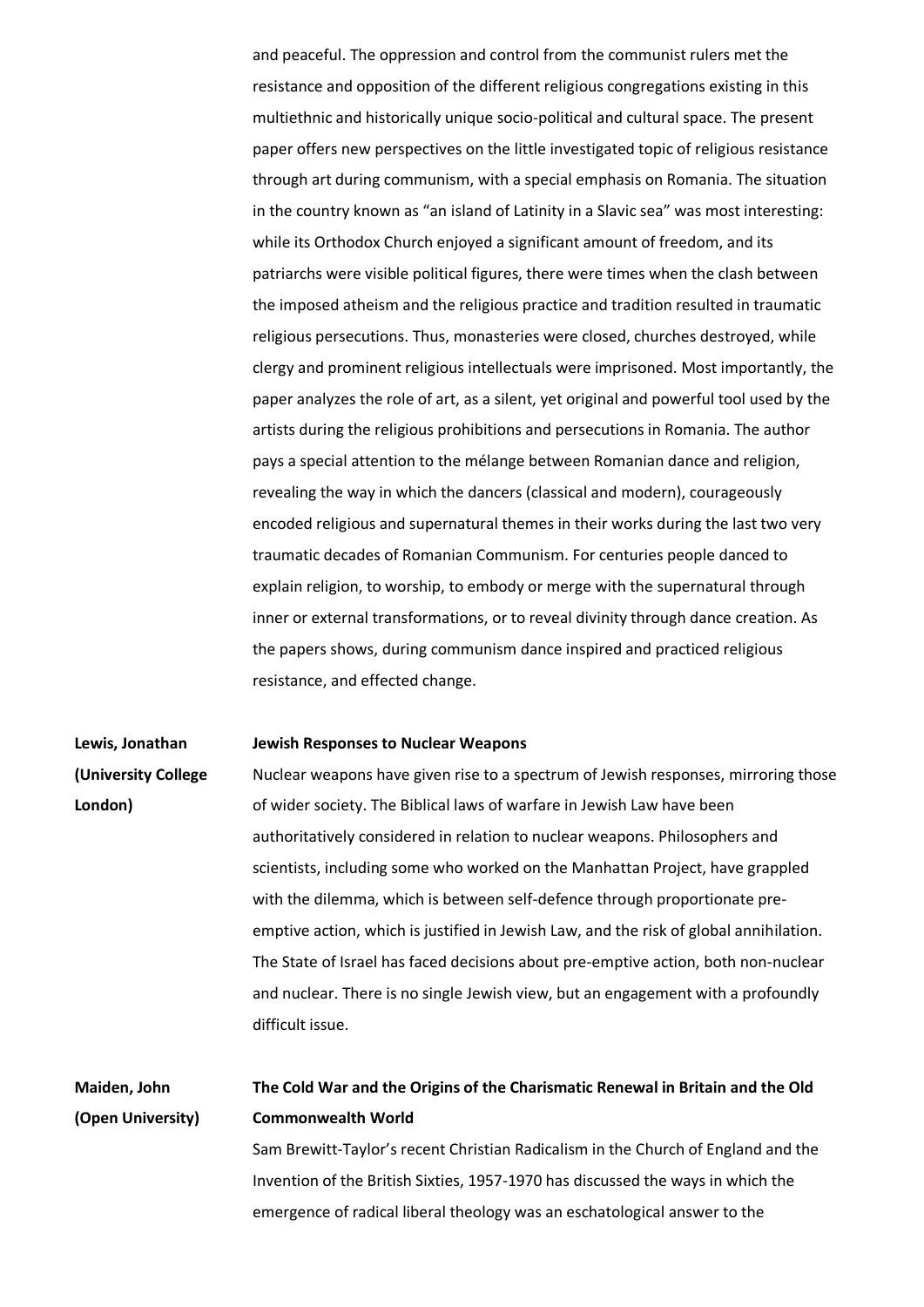existential questions posed by the Cold War in the long Sixties. However, in the same period – and also with its origins in the 'years of maximum danger' (1958- 1962) – another innovative movement, but one which emphasised a return to the supernatural primitivism of the Book of Acts in the Bible, and would have a significant influence in the long-term reshaping of Christianity, began to emerge in the Churches. This paper will discuss the ways in which charismatic renewal in Britain, New Zealand and Australia, the turn towards 'Spirit', while framed in terms of pentecostal eschatology, drew also on the secular theme of 'power' in a Nuclear Age. Only the power of the Spirit could prevent human destruction at the hands of atomic technology. While the significance of Billy Graham and 'neo-evangelicalism', the relationship between the charismatic movement and Cold War anxieties are largely unstudied. As part of a larger monograph project Age of the Spirit: the Charismatic Renewal in North America, the British Isles and Australia, 1945-1980 (OUP, forthcoming), and drawing on a wide range of newly available archive material, this paper will offer a new perspective on religion, eschatology and the Cold War.

#### **Petterson, Christina The Ends of History**

**(Australian National University)** In the summer of 1989, Francis Fukuyama published an article called "The End of History" which states that 'what we may be witnessing is not just the end of the Cold War, or the passing of a particular period of postwar history, but the end of history as such'. What we were seeing, he implies, is the end of the world as we know it, class struggles are gone, and we have now arrived at the pleromatic ahistorical whole of Western liberal democracy and the transcendent status of the individual, setting the stage for a re-envisioning the battle between good and evil. I think we might need to look at that again. In this paper I would like to talk specifically about notions of dehistoricisation and ahistoricity, and how such a view of history has unleashed an exploitation and continuation of Cold War logic within Europe today.

#### **Rosen, Matt The Spiritual Thermostat: How Psycho-cybernetics Fought the War Inside**

**(Warburg Institute)** Although cybernetics was initially formulated during World War II as a method for increasing the accuracy of long-range weapons, the anxieties of peacetime quickly revealed its more metaphysical implications. Whilst the development of selfregulating mechanisms like the thermostat and the homing missile remained central, theorists also saw cybernetic models and metaphors as a way of reimagining the world itself. With the planet now divided into two immiscible blocs, the Earth could be conceived as a web of simultaneous and interdependent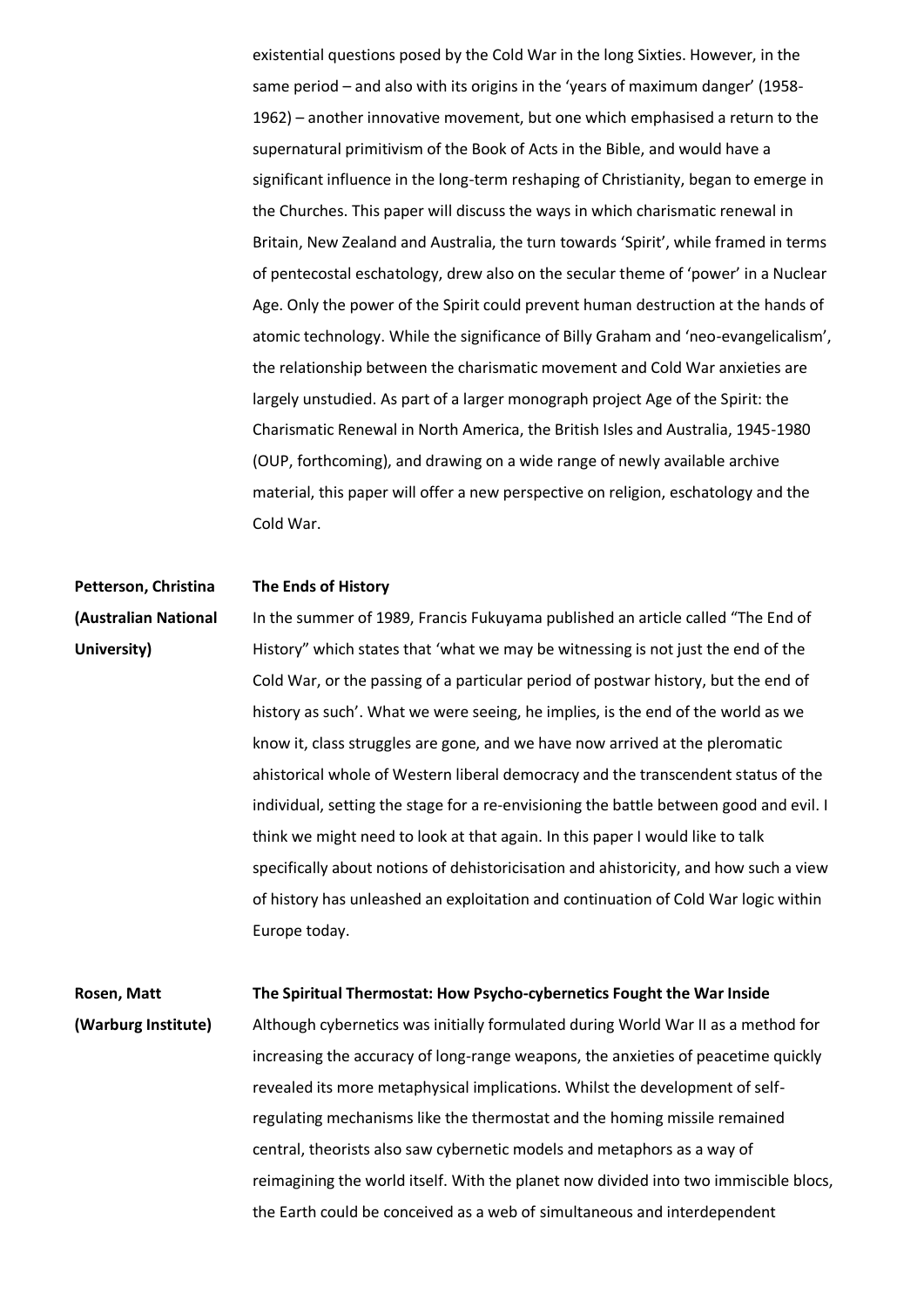processes, a 'whole system' finely tuned between the desire to create and the urge to destroy. As the darker reality of cybernetic utopianism became clear  $-$  a constantly and desperately self-righting world of mutually assured destruction popularising writers such as Maxwell Maltz transformed cybernetics from the art of warfare into a devolved technology of the self. Primed by the binaries of nuclear apocalypticism, Maltz's method of 'psycho-cybernetics' offered readers a framework for contributing to the battle for peace and prosperity, inwardly as well as outwardly. Dressing cybernetic thought in the terms of all-American positive thinking, Maltz reimagined the brain as a mechanism that balanced digital signals and aethereal currents, pushing and pulling itself back on course in some kind of psychological arms race. For a few dollars, Maltz's bestselling book would show you how to master this all-important 'success mechanism' through the same techniques then being applied on a geopolitical scale. Millions of copies were sold. Today, Maltz is little known outside of self-help circles, and his method has attracted almost no critical attention since his death in 1975. Responding to this oversight, this paper will argue that Maltz was more than a run-of-the-mill lifestyle guru. Resituating his book as a significant participant in the mainstreaming of cybernetic theory, Maltz will be read as a product of and a contributor to secularised dispensationalist narratives concerning the delicately-balanced fate of Life as We Know It. In turn, we will see how his method came to both inform and demonstrate the fragile symbiosis of the nuclear age.

**Simpson, Kay (Warburg Institute) From Precaution to Prophecy: Fault Lines of Popular Science in The Jupiter Effect** When The Jupiter Effect was published in 1974 by astronomers John Gribbin and Stephen Plagemann, it became a national bestseller. The novelty of Gribbin and Plagemann's thesis was the linking together of accepted geophysical and astrophysical processes— sunspots, solar winds, tidal forces, plate tectonics— into a causal chain of triggers which would terminate in a catastrophic earthquake. To great commercial success, The Jupiter Effect coupled enduring notions of celestial causality and apocalyptic anticipation with the sober scientific language of quantitative data and demonstrable theory. The authors' sensational and speculative proposition relied on recent paradigm shifts in the fields of seismology and plate tectonics during the 50s and 60s. Advances in plate tectonic theory and earthquake detection technology were part of larger state-funded programs of knowledge production rooted in the nuclear concerns of the Cold War, where the detection of seismic waves could be used to monitor foreign nuclear testing. Upon its release, The Jupiter Effect was met with widespread criticism among mainstream scientists, with celebrated seismologist Charles Richter dismissing it as 'pure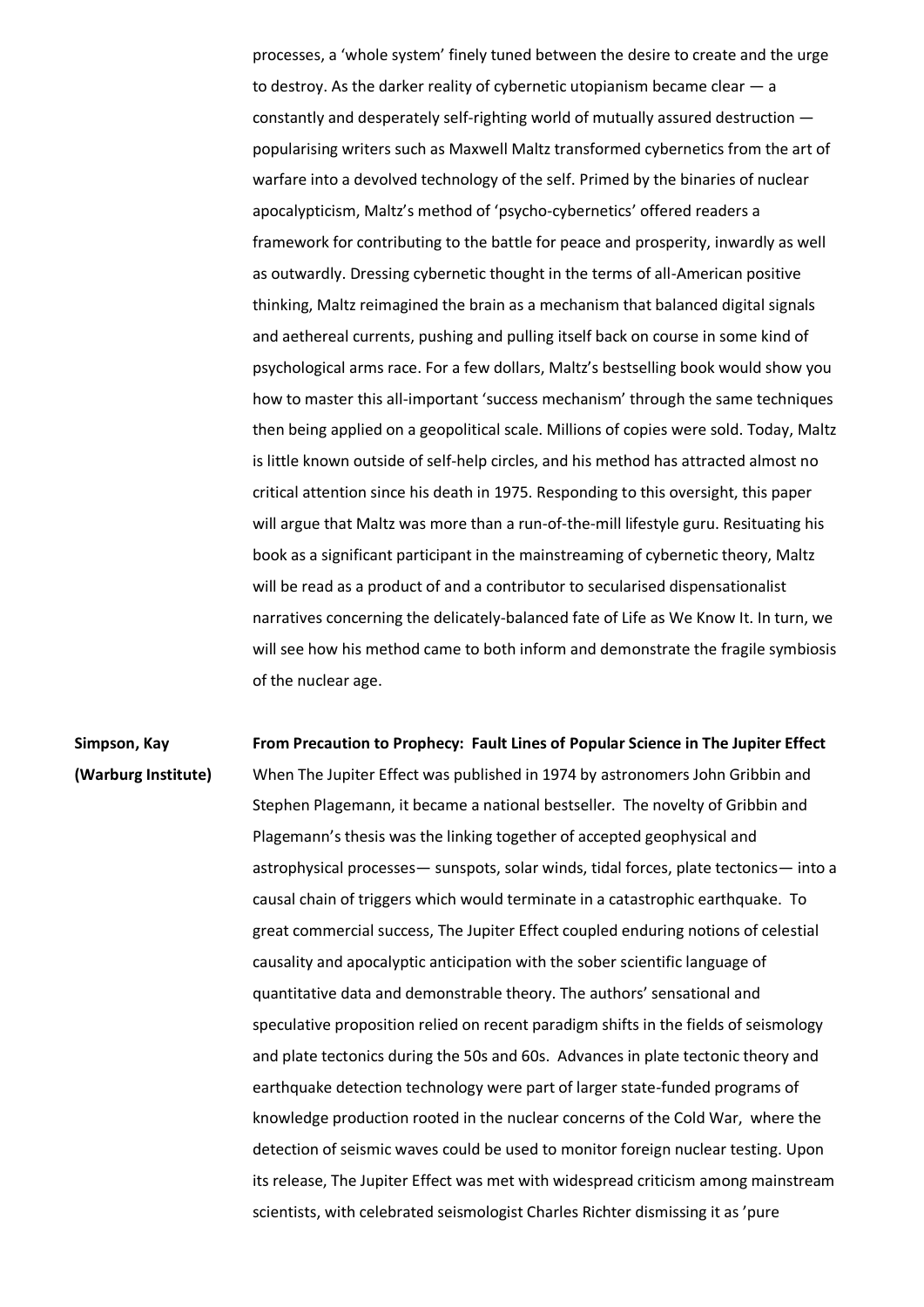astrology in disguise.' By 1980 the theory had been publicly disowned by Gribbin in the pages of the New Scientist. However, by this time it had found an afterlife in the disparate pages of popular apocalyptic dispensationalist literature such as Hal Lindsey's 1980s: Countdown to Armageddon (1981) and fortune-teller Kai Lok Chan's The Antichrist Beast Identified and Revealed (1979). This paper will examine how the ostensibly scientific claims of The Jupiter Effect, historically located within a context of Manichaean geopolitics and nuclear paranoia, were so easily mobilised into these longstanding premillenarian narratives of revealed prophecy and impending Armageddon.

#### **Sturm, Tristan (Queen's University, Hal Lindsey's Cold War Cartography: Towards a Theory of Anticipatory Arrows and Apocalyptic Time**

**Belfast)** Hal Lindsey's 1970 book, The Late Great Planet Earth, was the best-selling nonfiction book of the 1970s. In it, using the eschatology of premillennial dispensationalism commonly believed by American evangelicals, he conflates biblical prophecy with current Cold War geopolitical conflicts. He exploits the uncertainty of the nuclear age, civil rights movement, and "wars and rumours of wars" in Asia by giving readers a certain explanation: Christ will soon return. Within his book, Lindsey provides two maps depicting his narrative for the battle of Armageddon. The maps are devoid of borders, and only show troop movement via thick black arrows. This article focuses on these arrows and their geopolitical function within the Cold War milieu. The article argues, beyond symbolizing mobility, that arrows on maps also symbolize future temporalities. It is theorized that Lindsey's arrows potentiate and help actualize a narrow geopolitical future as the battle of Armageddon acts as the summative conclusion to the Cold War but also, using Philip K. Dick's concept of "orthogonal time," illustrates Lindsey's alternative eschatological temporality.

#### **Sutcliffe, Steven New Age Millenarianism: UFO Eschatology in the Cold War**

**(Edinburgh University)**

This paper takes its point of departure from two chapters in my earlier social history of New Age in the UK (Sutcliffe 2003). Subtitled 'small groups in the nuclear age' and 'doomsday premonitions', these chapters reconstruct the activities of the founders of the Findhorn community within an international network of New Age Millenarian groups. One such group was the Heralds of the New Age, a Spiritualist/UFO crossover based in Auckland and led by May Harvey, which was active for some thirty years from 1956. I base my analysis on a rare primary source collection of their Bulletins which provide a case study in the content of New Age millenarianism in the 1950s and mid 1960s. The group specialised in mediumistic contact with UFOs